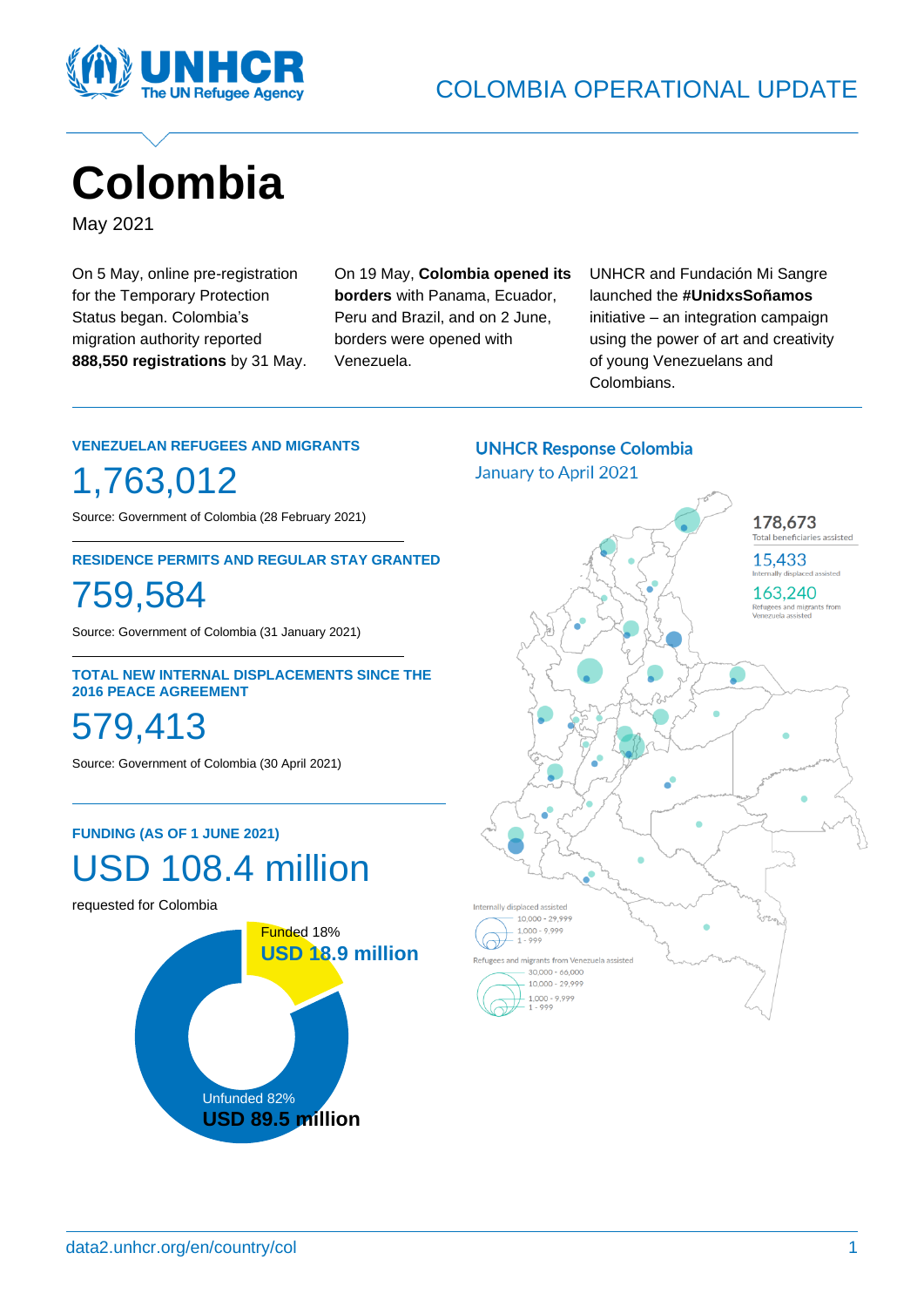

## Operational Context

On 19 May, Colombia unilterally re-opened its borders with Panama, Ecuador, Peru and Brazil, and on 2 June with Venezuela. Ecuador, Panama and Venezuela, however, kept their sides of the border closed. According to Colombia's migration authorities, the opening of the border with Venezuela will be implemented gradually and follow schedules for entries and exits. Biosecurity measures have been furthermore strengthend and additional migration officials have been deployed in border areas. With these paratial border openings, UNHCR has received reports than people continue to cross through informal entry points.

Amid increased violence and demonstrations related to the nationwide strike that began on 28 April, the Inter-American Commission for Human Rights is set to carry out a fact-finding mission between 7 and 11 June. Negotiations between President Duque and representatives of the National Strike Committee continue to yield no results, and new demonstrations have been announced.

As of 31 May, Colombia's migration authorities report 888,550 registrations (with username and password created) in the Single Registry for Venezuelan Migrants (RUMV in Spanish), out of which 715,176 Venezuelans have completed their pre-registration and 680,428 have finalized the profiling questionnaire, a prerequisite for finalizing the pre-registration process. A total of 563,384 Venezuelans are already scheduled for in-person biometric registration (which is scheduled to begin in August).

#### **POPULATION TRENDS**

- According to UNHCR monitoring as of 31 May, 30,700 people (9,369 families) have been affected by 64 large-group displacement events since the start of 2021. This represents an increase of 128% compared to the same period in 2020.
- UNHCR monitoring as of 31 May has also reported more than 26,900 people (6,860 families) affected by confinements in five departments (Chocó, Nariño, Antioquia, Cauca, and Valle del Cauca).
- In Arauca, the local Ombudsperson's office reports an estimated 6,630 people having entered via informal crossing points, of whom 5,792 returned to Venezuela. In the last week of May, approximately 400 people in transit were identified: 200 at the transport terminal and 200 walking on the road, and 827 people have been assisted in the Support Spaces throughout the department.
- In La Guajira, the number of irregular entries currently varies between 200 and 300 per day, depending on the COVID-19 transportation measures being applied on the Venezuela side of the border. The majority of these movements are circular and include indigenous Wayyu.
- Roadblocks related to nationwide demonstrations continue to impede mobility and have severely affected livelihoods, mobility and health care throughout the country. Incidents affecting transit, including humanitarian transport of Venezuelan refugees and migrants, have been reported in Nariño, Norte de Santander, Valle del Cauca, Cauca, Putumayo and in and around Bogotá.
- In Nariño and Putumayo, small groups of Venezuelans and Colombians have been reported both crossing into Colombia and leaving Colombia for Ecuador and Peru through irregular crossings.

## **Achievements**

#### **PROTECTION**

In Norte de Santander, UNHCR carried out information sessions on the Temporary Protection Status (TPS) and international protection for more than 200 Venezuelans. A number of challenges were identified, including lack of access to internet, lack of ICT tools as well as skills to use digital platforms. A further session oriented 282 people on how to conduct pre-registration; additional challenges included difficulties in accessing the platform, as well as people with poor reading and writing skills.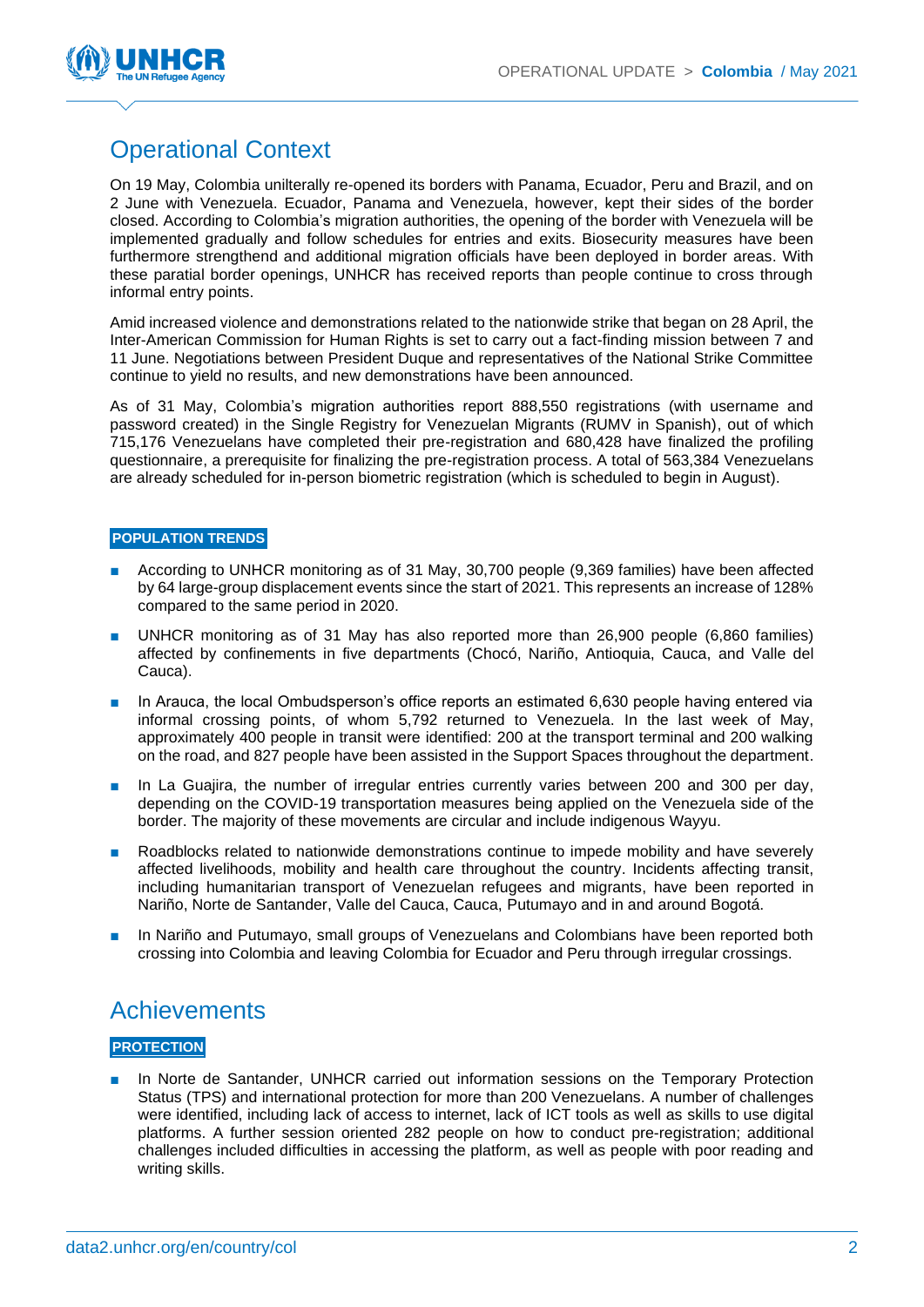

- In Santander, UNHCR, in coordination with Universidad Autónoma of Bucaramanga and Opción Legal, held a workshop on TPS and international protection benefiting 26 families, seven of which were referred for legal aid.
- In Barranquilla, UNHCR and UN Women together with University del Norte co-facilitated a virtual workshop for 19 community leaders on the asylum process and on international refugee law in Colombia.
- In Choco, UNHCR held meetings with the local Ombudspersons of Bahía Solano and Juradó, and with the Mayor of Juradó in order to identify protection gaps related to IDPs and mixed movements transitting Colombia towards the United States.
- In Medellin, UNHCR participated in a workshop organized by Casa Diversa and Caribe Afirmativo, as part of the International Day Against Homophobia, Transphobia and Biphobia during which Venezuelans and Colombians shared their experiences. On 21 May, UNHCR held a capacity building workshop on gender-based violence and intersectionality in LGBTI with personnel from the Ombudsperson's Office of Bello, with the support of the Antioquia Women Secretary and Caribe Afirmativo.
- In La Guajira, UNHCR together with Migración Colombia provided training on TPS to 15 local Ombudspersons within a workshop organized by the National Federation of Local Ombudspersons (FENALPER). The training also included sessions on tackling xenophobia in the framework of the UNHCR-led [Somos Panas Colombia](https://somospanascolombia.com/) antixenophobia campaign.

#### **HEALTH**

- Colombia continues to be the third most affected country by COVID-19 in the Americas region. The pandemic is challenging Colombia's health and social welfare systems, with Venezuelan refugees and migrants among the most vulnerable.
- Colombia reported 3,406,456 cases of COVID-19 and 88,774 deaths deaths as of 31 May. This includes 35,465 cases of Venezuelans in Colombia (including 451 deaths as of 14 May).
- As of 30 May, 9,825,772 doses of COVID-19 vaccines (3,273,855 second doses) have been administered within the National Vaccination Plan, which represent 69% of over 14,240,044 doses in Colombia. The third stage of vaccination, targeting people aged 50 to 59, starts on 31 May.
- In Cucuta, 1,130 individuals (refugees, migrants, host community) participated in a health day in Montevideo II neighborhood, organized by the Villa del Rosario Health Secretary and the Hospital Jorge Cristo Sahium as part of a UNHCR health project.

#### **SHELTER/ NFIs**

- In Norte de Santander, UNHCR delivered two 20-meter containers to the Los Patios Transitory Health Assistance Centre (CASLP in Spanish) and finalized the internal and field adaptations, including connection to the electric grid. Additionally, two Refugee Housing Units (RHUs) were installed for psychosocial services and warehousing. In Pamplona, three additional RHUs were installed at the San Juan de Dios Hospital.
- In Arauquita, according to inter-agency monitoring, around 800 people are accommodated in four temporary shelters and three spontaneous settlements in rural areas.
- In Cali, UNHCR assisted 400 Venezuelans stranded in the main bus terminal with temporary accommodation and hotel accommodation for pregnant women and mothers, as well as people with critical medical conditions.
- In Pasto, UNHCR assisted 73 people affected by roadblocks with emergency shelter and organized a health screening session with Pastoral Social that included a distribution of hygiene kits. In Ipiales, UNHCR distributed 70 male hygiene kits to the Guayarillo Support Space, as well as two computers and one printer to the Peace and Human Rights Secretariat of the government of Nariño.